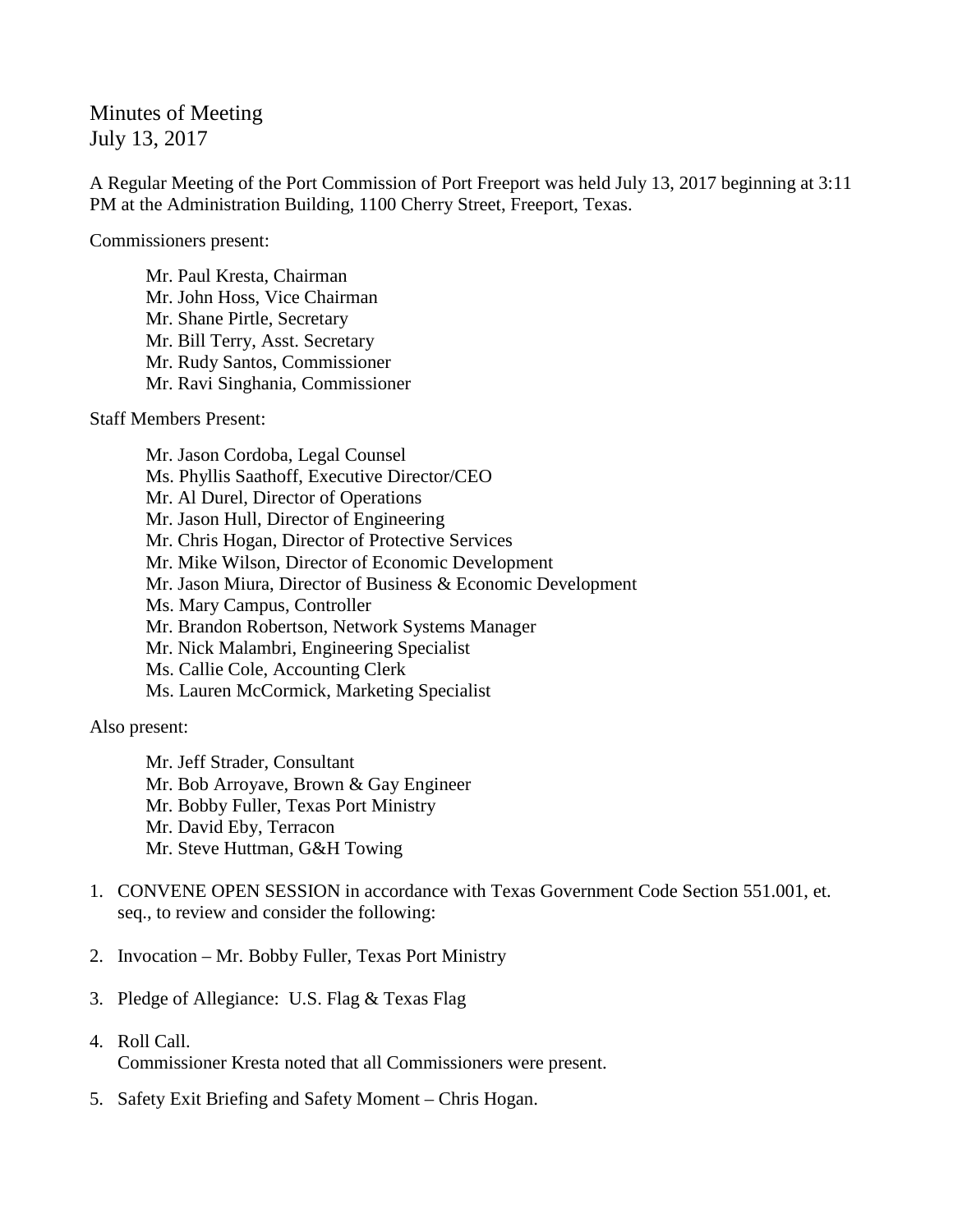6. Approval of minutes from the Regular Meeting held June 22, 2017.

A motion was made by Commissioner Pirtle to approve the minutes as presented. The motion was seconded by Commissioner Singhania with all Commissioners present voting in favor of the motion.

7. Discussion regarding the July 27, 2017 Port Commission meeting.

Commissioner Kresta noted that some Commissioners will not be able to attend the July 27 meeting due to prior out of town commitments. After a brief discussion, the Port Commission agreed to cancel the meeting. The next regularly scheduled meeting will be August 10.

8. Receive report from Executive Director/CEO on activities and matters related to administrative affairs. Port tenant updates, USCOE, rail issues, AAPA Committees, leases, contracts, upcoming Port and civic events and other related administrative affairs.

Ms. Saathoff stated the upcoming agency decision milestone meeting to be held with the Corps regarding the channel project is July 31 at 1:45 p.m. Staff will attend the meeting at the Galveston District Office. The Colonel has signed a 217A Agreement which is needed to raise the levee of the dredge material placement site that will be used for the channel project and dredging for berth project. The agreement will be on the next agenda for approval. Ms. Saathoff reported attending the Change of Command Ceremony in Dallas at Southwest Division along with Jason Hull. Colonel Owen will be attending the Stakeholder Meeting in August at the Galveston District. Details will follow. Ms. Saathoff will participate on a panel at the Galveston County Transportation Summit in August. The panel will be moderated by Senator Taylor. The invited luncheon speaker is George P. Bush. Details will follow. Special Session of the state Legislature will begin July 18. Items of focus include teacher salaries, establishing commission to review improvements to public school finance system, reforming ad valorem property tax laws, giving state government spending limit, multiple occupancy of changing room/bathrooms, private property rights of landowners and reforming laws that govern the issuance of permits by political subdivisions. Lastly, Ms. Saathoff updated the Board on the modified entrance to 5<sup>th</sup> Street from FM 1495 stating staff has been diligently pressing TxDOT to get the permit in order to move forward with construction. Freeport LNG announced this week they filed their application for the 4<sup>th</sup> production train liquefaction at their site.

At the request of Ms. Saathoff, Mr. Chris Hogan updated the Board on Port Security Grants stating grants will be reviewed Monday, July 17 by the executive work group. The group will make recommendations to the Captain of the Port who will then submit to DC with his approval. 18 different agencies applied for grants with a total of 44 projects.

Ms. Saathoff called upon Mr. Jason Miura. He reported on representatives from Matagorda County who came to the Port July 11 for a presentation and tour of the Port.

9. Receive report from Commissioners on matters related to meetings and conferences attended, Port presentations and other related Port Commission matters.

Commissioner Singhania reported attending a Maiden Voyage presentation July 6 for the Clipper Freeport at the Phillips Terminal. The next Rail District meeting will be held July 21 in Richmond.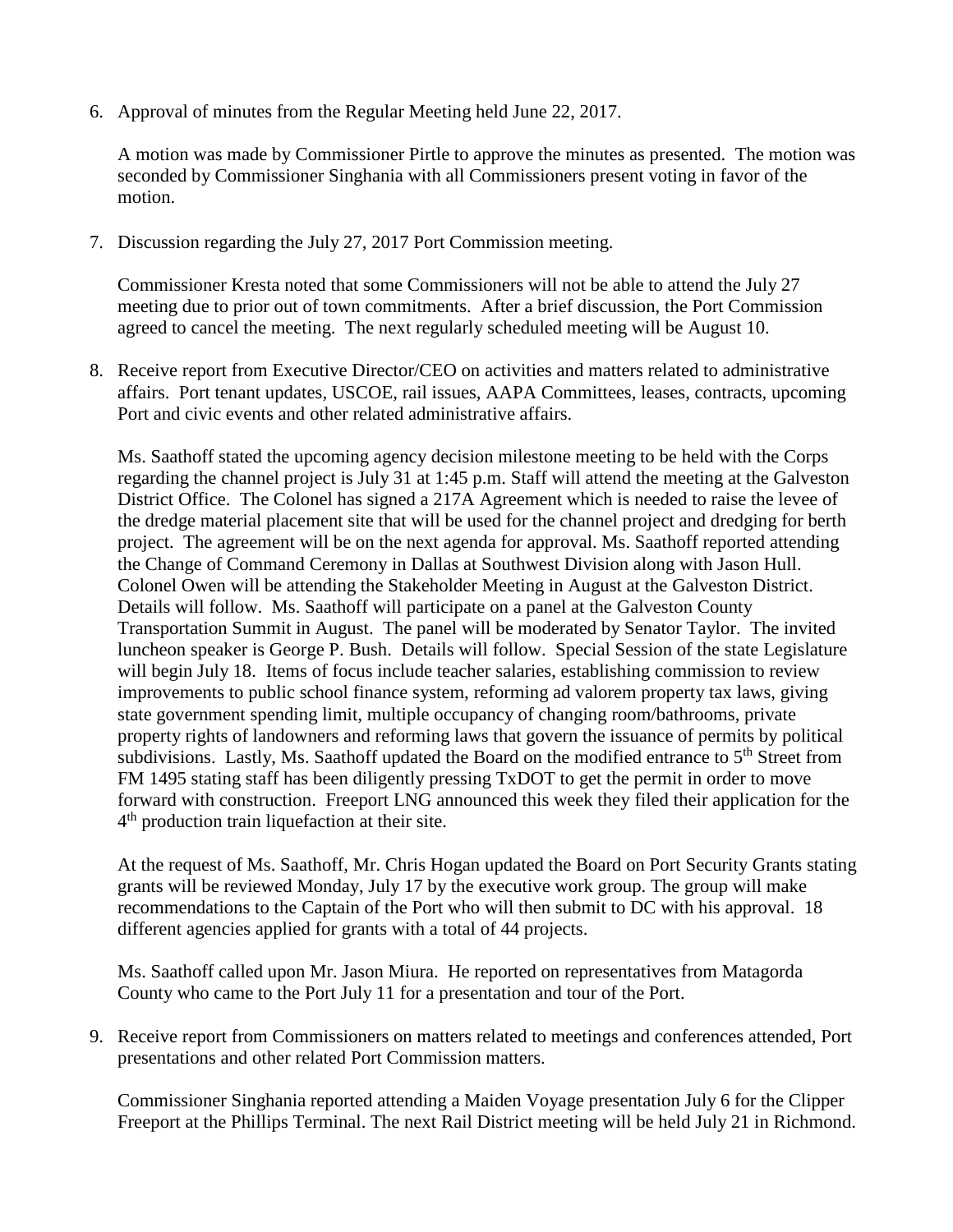He also thanked Ms. Saathoff and staff for efforts put forth in preparing documents, etc. for the recent Pilot Commission meetings.

10. Public Comment

Capt. Steven J. Huttman with G&H Towing addressed the Commission requesting support on the tug expansion of the Freeport Harbor Tug Dock.

11. Approval of a Professional Services Agreement with HDR Engineering for the Levee Stabilization & Wave Barrier Relocation Project.

Mr. Hull stated the PSA is for the levee stabilization on the Dow thumb which is needed for the Freeport Harbor Channel Improvement Project. The agreement covers topographic and hydrographic surveying, soil sampling, permitting, geotechnical engineering, wave barrier analysis and wave barrier relocation engineering and design. It is staff's recommendation the Port Commission authorize the CEO to execute a Professional Services Agreement with HDR for an amount not to exceed \$1,929,320.00.

A motion was made by Commissioner Singhania to approve the agreement. The motion was seconded by Commissioner Hoss with all Commissioners present voting in favor of the motion.

12. Approval regarding the 2017 Port Freeport Golf Tournament budget and benefactor.

Mr. Miura stated the 2017 golf tournament will be held October 30 at Wilderness Golf Course in Lake Jackson adding that it is staff's recommendation that the proceeds from the tournament go to Texas Port Ministry as benefactor.

Commissioner Hoss asked if the motion was to include authorization for a separate sponsorship agreement.

Commissioner Singhania then made a motion to approve staff's recommendation as presented and discussed in Finance Advisory Committee that Texas Port Ministry be the sole benefactor of the net proceeds of the golf tournament, and the Port's contribution of \$2,500 will be a Platinum Level Sponsorship. The motion was seconded by Commissioner Hoss with all Commissioners present voting in favor of the motion.

- 13. EXECUTIVE SESSION in accordance with Subchapter D of the Open Meetings Act, Texas Government Code Section 551.001, et. seq., to review and consider the following:
	- A. Under authority of Section 551.071 (consultation with attorney) for discussion regarding:
		- 1. Consultation with attorney regarding the terms and conditions of a Memorandum of Understanding (MOU) with Dow Chemical Company.
	- B. Under authority of Section 551.072 (deliberation of real property) for discussion regarding:
		- 1. Discussion regarding the issuance of a "No Objection" letter to G&H Towing to renovate and expand their tug dock facility.
		- 2. Discussion regarding the terms and conditions of a Lease Agreement between Port Freeport and Customs Border Protection (CBP).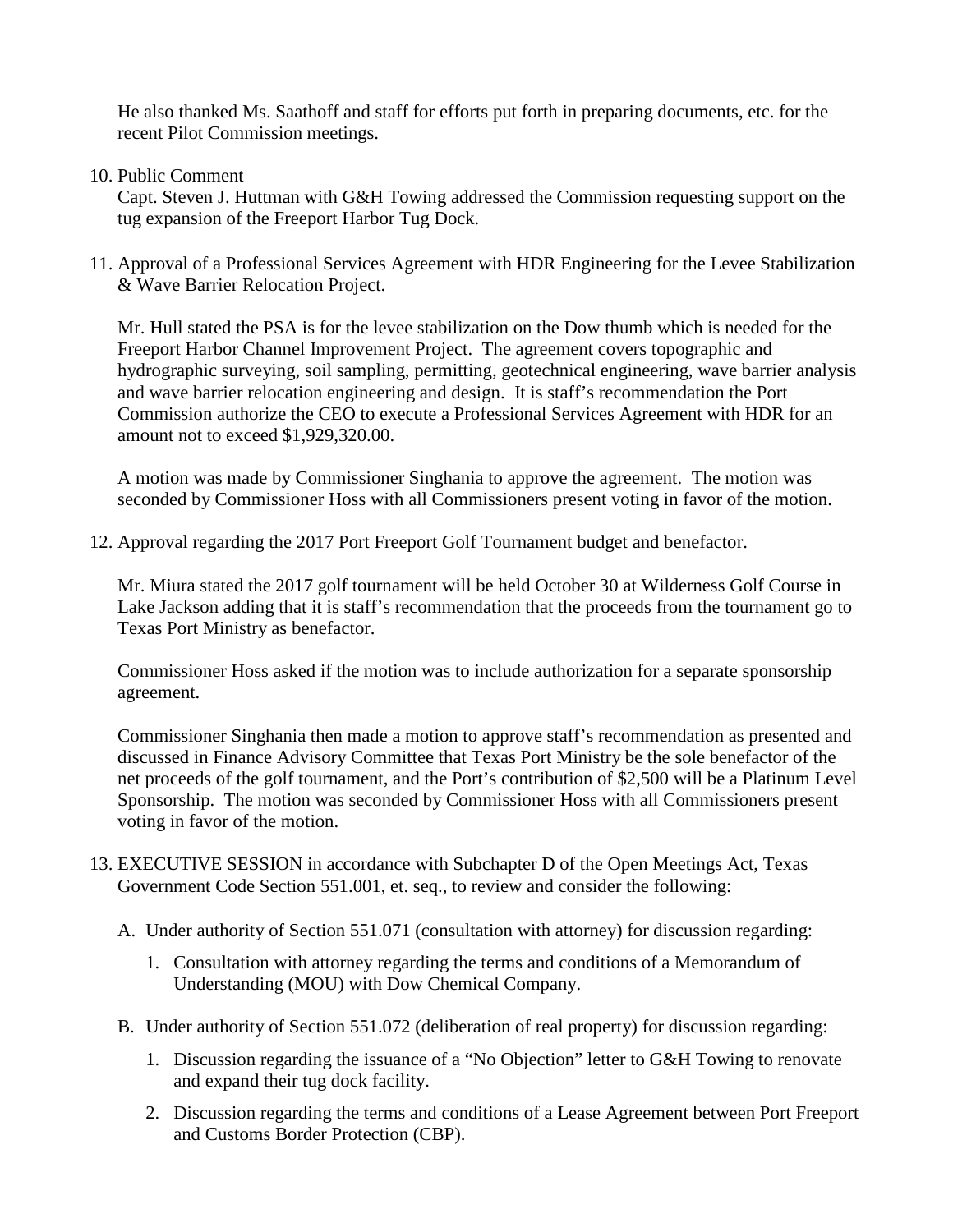- 3. The potential exchange, lease, or value of real property located at Port Freeport, including but not limited to Parcels 7, 8, 10, 26, and 37.
- 4. Discussion regarding the potential exchange, lease or value of real property located in Freeport, Texas, including but not limited to the area known as the East End of Freeport and bordered by the following streets: FM 1495; East 2<sup>nd</sup> Street; Terminal Street and East 8<sup>th</sup> Street in Freeport, Texas.
- 5. The potential purchase, exchange, lease or value of real property located at Port Freeport, including but not limited to the real property located at and contiguous to Berths 1, 2, 5 and 7.
- 6. The potential exchange, lease, or value of real property located at Port Freeport, including but not limited to Parcels 4, 5, 6, 9, 14, 19, 27, 31, 34, and 38.
- C. Under authority of Section 551.074 (deliberation of personnel matters) for discussion regarding:
	- 1. Discussion regarding the goals and performance of the Executive Director/CEO.
- 14. RECONVENE OPEN SESSION to review and consider the following:
- 15. Approval of the issuance of a "No Objection" letter to G&H Towing to renovate and expand their tug dock facility.

G&H Towing has submitted a plan for tug dock expansion. Staff advised them of certain requirements and they have met those requirements. It is staff's recommendation the Port commission approve issuing a letter of no objection to the Corps of Engineers for the project to proceed.

Captain Huttman with G&H Towing explained the expansion and use of tugs in the future for Freeport LNG and Port Freeport. He described the bollard pull of the tugs and how the new design provides enhanced maneuverability working from the bow and stern of vessels. This newer generation tug is being used in Houston now. He also stated that G&H Towing paid to have the simulator at the San Jacinto College Maritime Campus programed specifically for these tugs. He invited the Port Commission to come see the simulator.

A motion was made by Commissioner Terry to approve the letter. The motion was seconded by Commissioner Pirtle with all Commissioners present voting in favor of the motion.

16. Approval of Memorandum of Understanding (MOU) with Dow Chemical Company to secure our ability for our contractors to work inside Plant A.

Mr. Hull stated the MOU is necessary for the levee stabilization wall. Contractors need ability to enter Plant A to proceed with the work on this project. It is staff's recommendation the MOU be approved and the CEO execute the agreement with Dow Chemical.

A motion was made by Commissioner Pirtle to approve the MOU. The motion was seconded by Commissioner Singhania with all Commissioners present voting in favor of the motion.